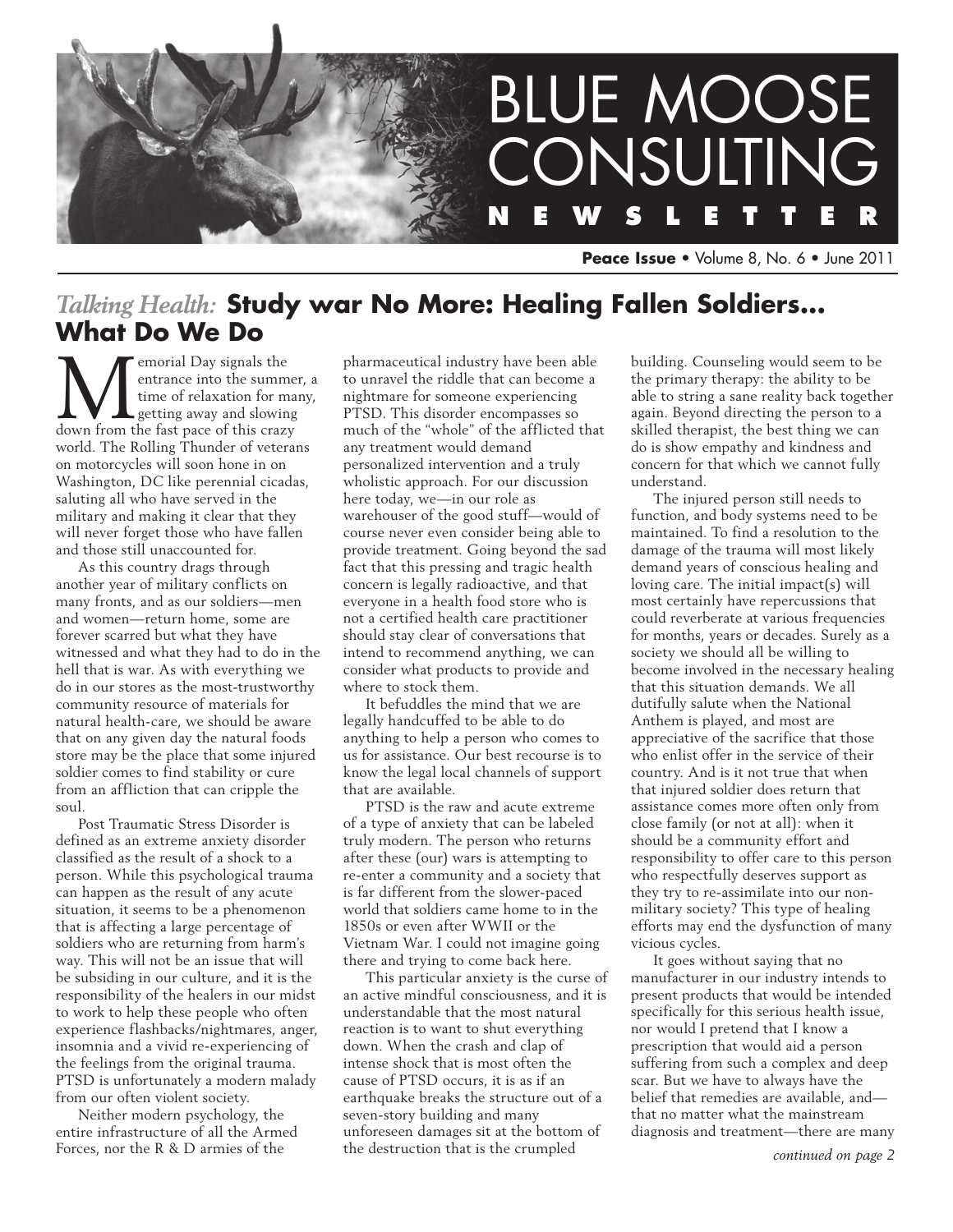#### **Study War No More** *continued from page 1*

things available in your store right now that would make sense for a person building a nutritional platform from which to heal.

### **Foundational Support could never be more essential**

We often take a daily Multiple for granted, but this is an example of how powerful the essentials of the B-Vitamins and Minerals are to re-balancing the body. The family of B-Vitamins are so important as catalysts for other reactions needed for nerve and hormonal repair that it would be considered wise to bathe the body with sufficient B-Vitamins above what is provided in your best Multiple. Likewise, minerals are crucial for the body electric that is the nervous system, and the most therapeutic choice would be the amino chelates from Albion® Minerals. Never underestimate the value of these quality basics.

Nutritionally, it would be common sense to support the heart and the brain as well, not with stimulants but with nutrients that will stabilize and affect the changes toward homeostasis. If the body can return to normal working order—proponents of natural health believe—then it will be able to effectively work to heal itself. This is the true message of encouragement we must hold out to the person reaching for help.

Since it is the American tendency to overeat when stressed, it would be beneficial to check the diet of the person trying to recover. Heavy meat (or sugar) consumption might self-medicate in some way strangely similarly to alcohol abuse, and while all that extra digestion will never allow the space for optimal healing to occur, this excess is just an attempt to fill a void and will never bring happiness.

Never would the advice of organic foods and whole foods be more warranted. It may often be difficult to change someone's diet when they have been acclimated to mess hall grub, but every effort should be made to eliminate as much as possible any stimulants, processed foods, sugar, artificial flavorings/colorings, food dyes and other chemicals found in everyday American food. Nutraceuticals that should be considered would include quality protein in spaced increments throughout the day, and CoQ10. Herbs that could be considered include hawthorn berry and oat seed.

# **Party like its Baltimore 2011**

Mark your calendars NOW. This Fall will prove to be the best rockin' party of natural health the East Coast has seen since—well, the old days when the Expo East trade show was in Baltimore. Welcome this valuable business tool to our region with your attendance. Commit now by signing up, circling the dates on your calendar and signing up to become a member of the Natural Products Association East—co-sponsor of this major convention, networking and educational event.

#### September 21-24, 2011 Baltimore Convention Center Sign up: www.expoeast.com Join NPA East: "We Keep Your Doors Open" www.npaeast.org

PTSD is the quintessential situation where adaptogens would warrant examination. Plants that have adapted to harsh environments are well-equipped (to use the military analogy) to assist a soldier who likewise has been through extremes. *Eleuthro senticoccus* is often turned to when the situation involves delicate healing or weakened states, or a tenuous understanding of the actual diagnosis. When Eleuthro was known as Siberian Ginseng, the research was conducted on miners, and high altitude mountain climbers, and divers and people in extreme situations. Holy Basil is an adaptogen often turned to when a person seems to refuse love or be unwilling to express love: often this is a collateral damage of the hell of war.

Any analysis of the benefits of the good Omega-3 fats would lead an investigator to consider these body essentials as a primary part of any protocol. Therapeutic dosages can often benefit an extreme recovery. The current legal climate in the U.S. warrants that we all exhibit caution even when discussing the obvious value of these good fats for cell homeostasis, hormonal rebalancing, nerve repair and brain recovery. There is a great trove of valid science on the benefits of the Omega-3s that you should refresh yourself with at **www.omega-research.com** under "Mental/Neurological Health".

While there, spend some time understanding the current research of Omega-3s for both acute and chronic conditions for Immune Health, for if we are seeking to lead the soldier to a better life we should always have a concern for immune system health and recovery after the ordeals of war. Pure, absorbable Omega-3s (therapeutic levels of EPA & DHA) cover so many bases that they absolutely make sense to be included under immune support essentials.

Add to that the clinically-proven benefits of the *Wellmune WGP*® products from **Immune Health Basics**  and you are presenting effective products that perform a multitude of functions that may be affected when immunity is thrown out of balance.

The research that was performed with the *Wellmune WGP*® product by both the Canadian military and the U.S. Armed Forces was precisely to find safe products that would protect troops when they entered hostile territory and the weapons would be of unknown but certainly evil intent. Realize as a principal course of action that if the immune system can be brought to balance, then every other system has the opportunity to stabilize and repair.

The systems of healing most geared toward Post Traumatic Stress Disorder because of their effects on emotions, the spirit and natural body response would be Homeopathy and the Bach Flower Remedies. I actually would consider these first if I were caring for myself, but I list them later in the discussion because I fear that this answer would be too easily turned to when help is sought, and so many other factors need to be included in a wholistic appraisal. I am so familiar with the unique effectiveness of **Newton Homeopathics** that I can only discuss their OTC remedies (without of course making any suggestions) when exploring homeopathic options.

The Newton *Detoxifier* is always a first thought for almost every instance, but there are other remedies that would be worth investigation. The *Nervousness-Anxiety* formula seems written for the typical symptomology expressed in PTSD. This remedy would be used when the symptoms are "anxiety, restlessness, racing thoughts, irritability, stage fright and insomnia." *Panic Button* would be considered for acute moments, while *Stage Fright-Fear*  might mirror the symptoms a person who fears leaving the house may have.

*Accident-Injury Rescue* is specific to general trauma. *Fatigue Fighter* performs so many benefits at rebounding fluctuating energy or when illness or stress (or adrenal exhaustion) have led to bouts of lethargy and listlessness. At the other end of the energetic see-saw would be the product *Hyperactivity-Mental Focus* for situations of lack of focus, impulsiveness, restlessness or anger.

*continued on page 6*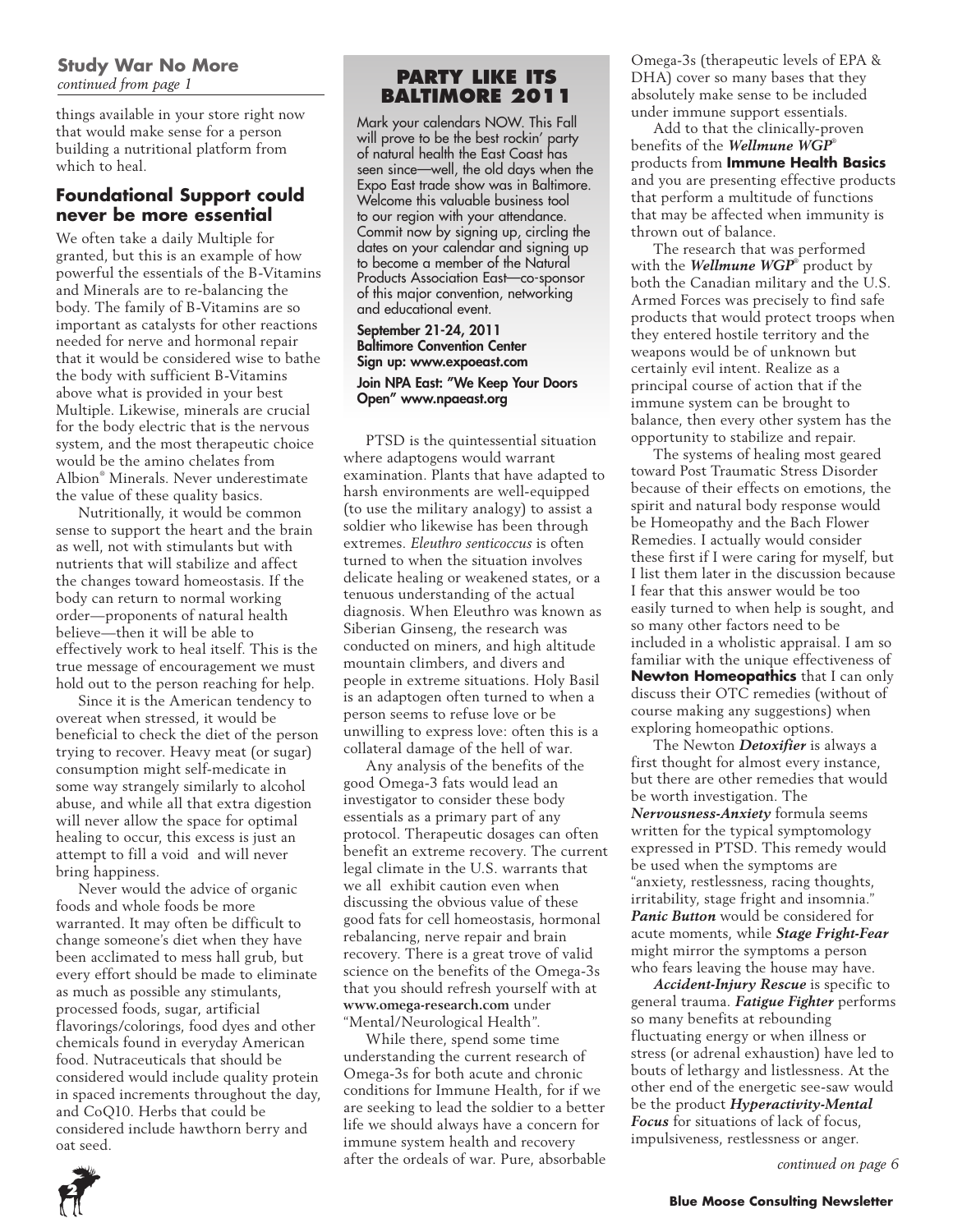

**June Promotions 20% OFF products listed** minimum order of 3 ea per SKU • Arnica Oil • Dragon's Blood Tree Sap • Herbal Ed's Salve™ • Soothing Oak & Ivy™ Compound • Trauma Oil™ HERBAL ED'S SALVE™: Comfrey root, St. John's Wort flowering tops,

Calendula flower, Chickweed herb, Mullein leaf, Plantain leaf TRAUMA OIL™ COMPOUND: Calendula flower, Arnica flower, St. John's Wort flowering tops S00THING OAK & IVY™ COMPOUND: Grindelia flower buds, Sassafras bark + menthol crystals

#### ~~~~~~~~~~~~~~~~~~~~ *Summer Excitement!*

Look for these category-changing products mid-month. available direct only

• Saw Palmetto Softgels • Milk Thistle Capsules • Goldenseal Capsules

*These Are Not your Ordinary Encapsulated Herbs* • Sustainably cultivated or Custom Wildcrafted™ following Herb Pharm's commitment to environmental responsibility • Harvested at the peak of readiness, selecting only the most medicineladen plant parts • Synthetic chemical solvents or hexane are never used • Vegetarian capsules & vegetarian softgels

Not represented by BMC in NJ Not represented by BMC in NJ, SC



HERBAL HEALTHCARE

# **June Sales Promotions Stress & Energy 15% Off products listed**

No Minimums

### **Pure Herbs & Formulas**

• StressCare**®** 120 + 240 Vcaps

- Chyvanprash w/ Honey 500 gm paste
	- Ashwagandha 60 caplets
	- Holy Basil 60 Vcaps**®**

### **Skin Care – all Gluten-FREE**

• Nourishing Night Cream • Nourishing Face Moisturizing Lotion • Exfoliating Walnut & Wood Apple Face Scrub

- Neem & Turmeric Face Wash
	- Hydrating Face Wash
	- Invigorating Face Wash
- *this summer sale continues through July 31, 2011*

~~~~~~~~~~~~~~~~~~~~

Don't forget to order the gorgeous free marketing tool *Organique by Himalaya Booklet* for Retailers and Consumers



# Rainforest Animalz® to the Rescue

*Need to keep the children invested in their summer health?* Take the Bluebonnet Super Earth**®** Rainforest Animalz**®** t-shirt Promotion challenge!

# **Join the Super Earth Safari**

For every \$450 placed on any Bluebonnet product between June 1st and June 30th 2011, you will get one (1)\* 100% cotton, limited-edition

# **Rainforest Animalz® t-shirt F**I

This limited-edition t-shirt carries all the Rainforest Animalz**®** characters and is sure to make every child excited about exploring the World of Nutrition.

**Featuring these yeast & gluten-free chewables:** *Gus the Gorilla* and his whole foods based Multiple *Jenny the Jaguar* and her whole foods based Vitamin C *Teddy the Toucan* loves his tasty whole foods based Vitamin D *Ella the Elephant* is strong because of her Calcium-Magnesium & Vitamin D3

*Phoebe the Fish* delivers powerful DHA in one fish-shaped softchew

*Note: these promo shirts are a one-time, first-come, first-served basis so order early and share the joy!*

\*maximum of four (4) shirts per single order. Remember to request sizes



Pure and Great Tasting Omega Oils®

Education on the Facts has made Nordic Naturals America's Best-selling Omega-3 Supplements

Ask your BMC Rep to review with you all the Nordic sales materials!!

# **June Sales: 20% OFF**<br>• 01750 EPA 60 ct softgels • 02750 EPA 120 ct so

- 
- 02750 EPA 120 ct softgels
- 01751 EPA Xtra 60ct softgels 01795 Ultimate Omega Sport 90 ct
	- 02774 Complete Omega Liquid 16oz
- 02778 Complete 3.6.9-D 120 ct softgels 58781 Arctic-D CLO 16 oz Liquid
- 01776 Omega-3.6.9 JR. 4 oz Liquid 02890 Ultimate Omega + CoQ10 120 ct
	-

• 01797 Ultimate Omega Fish Gelatin 60 ct softgels

**25% Off these summertime travel-pouches**<br>• 1900 Effervescent 7 ct • 1910 Effervescent 21 ct  $\cdot$  1910 Effervescent  $\bar{2}1$  ct

#### *Omega-3 Effervescent: Perfect for the summer*

For kids & adults alike, the water-soluble drink mix is clean on the palate with no oily feel, no gelatin, and not even a hint of fishy smell or taste or aftertaste. Just add water! Each packet delivers 500 mg EPA + DHA, plus 1200 IU Vitamin D3 (lanolin). Stevia-sweetened creamy orange flavor

#### Omega Effervescent will be repackaged soon Take advantage of this sale NOW **50% OFF sale** on certain lots\*  $7$  ct.  $+$  21 count lots\*\*

\* ask your BMC rep for details on this one-time deal. No returns accepted on these purchases.<br>Purchases may not be advertised online beyond 15% off. While supplies last<br>\*\* Packets can be sold individually

Not represented by BMC in NJ, SC

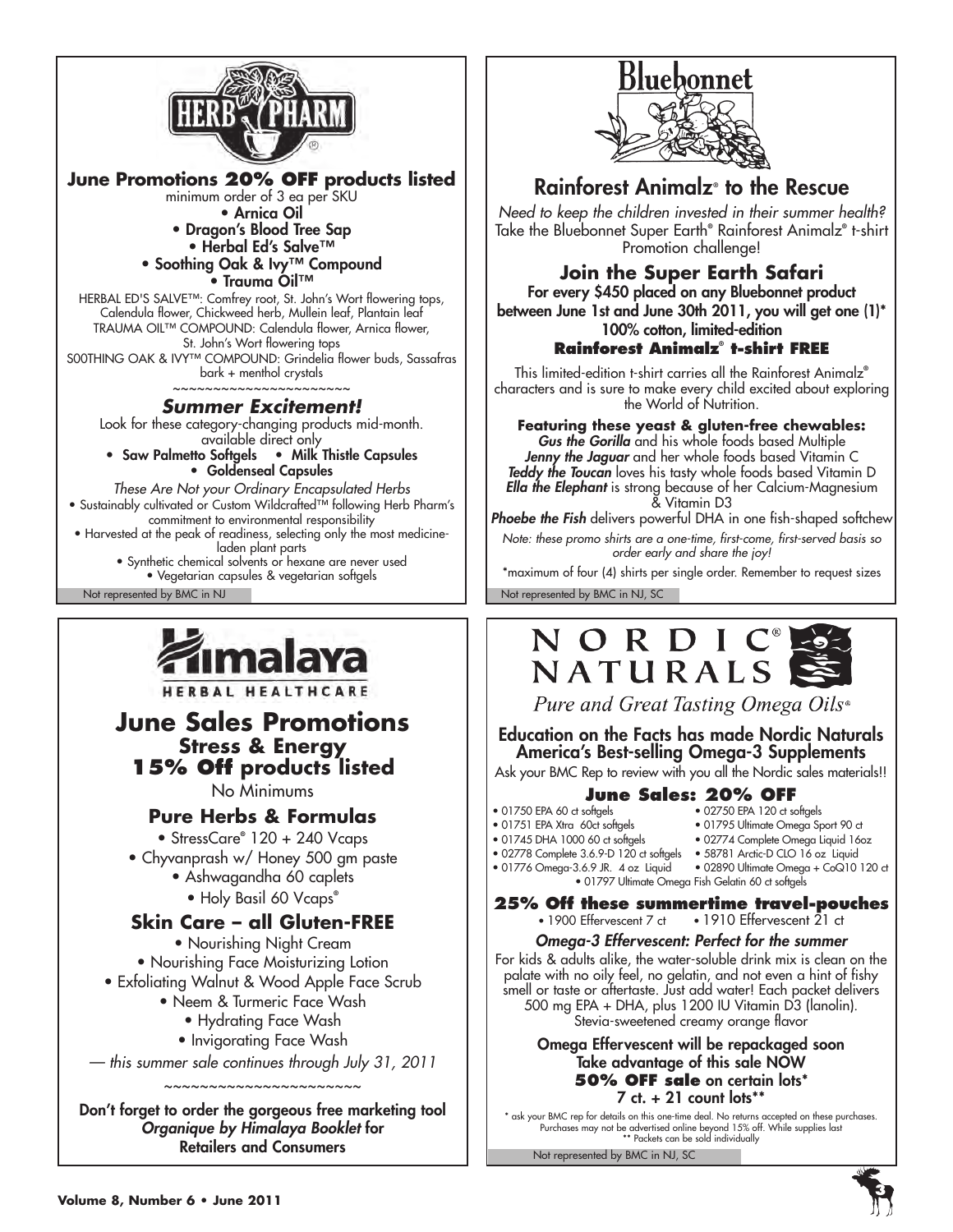

# *For all your Raw Meal Food Needs*

**Juvo Original**

A Raw Food Meal with Organic freezedried ingredients. Over 50 ingredients. 8 gms fiber. 4 gms protein. ORAC-value 1477/40 gms (1 serving)

#### **Raw SuperFood**

Organic food supplement sourced entirely from 100% raw whole foods. Over 50 ingredients. 1 gm fiber. 1 gm protein 0 gms sugar. ORAC-value 547/40 gms (1 serving)

#### **YogaFood™**

Organic Raw Freeze-dried ingredients for Body, Mind & Soul. Over 50 ingredients 11 gms fiber. 9 gms protein. ORAC-value 7040/40 gm (1 serving)

#### **JuvoSlim**

Rejuvonate and Reclaim a new, healthier, slimmer you! Over 50 ingredients. 9 gms fiber. 5 gms protein 0 gms sugar. ORACvalue 4200/40 gms (1 serving)

#### **Juvo Green Protein**

Organic Blend of 100% Vegan Raw Green. 7 gms fiber. 23 gms protein/40 gms. 3,100 ORAC value per serving



*June Promotions* **Skin Gel**  $4$  oz,  $8$  oz  $+1$  oz travel size

**15% OFF**

Purchase of  $12(+)$  items, mix & match  $(4 + 8$  oz) made from fresh Certified Organic Whole Leaf Aloe Vera Juice

> *This product is a BEST-SELLER in every store it's in!!*

**Summer is the best sales season** Aloe Life Skin Gel is made from fresh Certified Organic Whole Leaf Aloe Vera Juice. Thickened naturally with seaweed, the formula contains 1% skin nutrients {Vitamin E, A and C} combined with Azulene from Chamomile & Allantoin from Comfrey. The therapeutic value of Skin Gel is unmatched by any other topical Aloe Vera. The golden yellow color shows the presence

of the therapeutic yellow sap. Safe for scrapes/ wounds,/bites + burns; acne, stretch marks, scars; damaged hair & scalp, thinning hair; post-surgical reconstruction; athletes foot, psoriasis, eczema, itching skin, sunburned + damaged skin; after-shave; brushing teeth for gum support; vaginal irritation + baby rash. The Skin Gel is a natural astringent perfect to apply to

clean washed skin to tighten & regenerate cells. *also*

**Daily Greens Formula** in Powder, Tablets & Box Set **15% OFF** Orders of 24 mix & match



Seaweed Bath Salts. For whatever itches ya Gluten free. Vegan

# Dr. Ohhira's Probiotics **Lead with the Best**

**Dr Ohhira's Probiotics®** Three-Time Winner

**Best of Supplements Award** *Better Nutrition* 2008-2010

also 2011 **Best of Natural Beauty Award** Winner *Better Nutrition*

### **Dr. Ohhira's Probiotic Kampuku Beauty Bar™**

"From the foothills of Mount Fuji flows the crystal clear water of the Shio Yama springs, which provides water to one of the world's foremost producers of probiotic dietary supplements"

See the 3-minute video on the Dr. Ohhira's fermentation process: *"The Complete Intestinal Flora Restoration System"*

www.essentialformulas.com/efi. cgim?template=dr.\_ohhira\_essential\_ formulas\_probiotic\_fermentation\_process





*Finest Quality Hair, Body and Skincare Accessories*

**A Healthy Summer for Everyone** Bass Ultra-Fine Brushes are the world's finest pet brushes made with earth-friendly bamboo, and featuring a multi-section pad that provides a triple combing advantage. For nearly 30 years, Bass has designed, produced and sold the finest professional hairbrushes. Now our designers have created a truly innovative series of animal grooming brushes.

#### **How It Works**

The special section tufting pattern actually acts like three brush strokes in one.

As you brush your pet's coat with the Bass Pet Groomer, the outer layer of the metal pin tufts gently yet thoroughly detangling the coat, removing larger particles, and providing a gentle massage effect.

Next, the middle layer of pure boar bristle conditions the hair by distributing natural oils, and bringing a healthy shine to your pet's coat. Finally, the outer

layer of wire pins passes through the hair once again to smooth and separate the conditioned hair. The final result is a clean, healthy and luxurious coat

that other brushes simply can't provide.

#### **15 options to please every pet** including

Not represented by BMC in NC, NJ, PA The Combo Pet groomer: large and small The All Wire Pet Groomer The Boar Bristle Pet Groomer: soft or firm bristles The Slicker Pet Groomer The Pet Groomer Combs

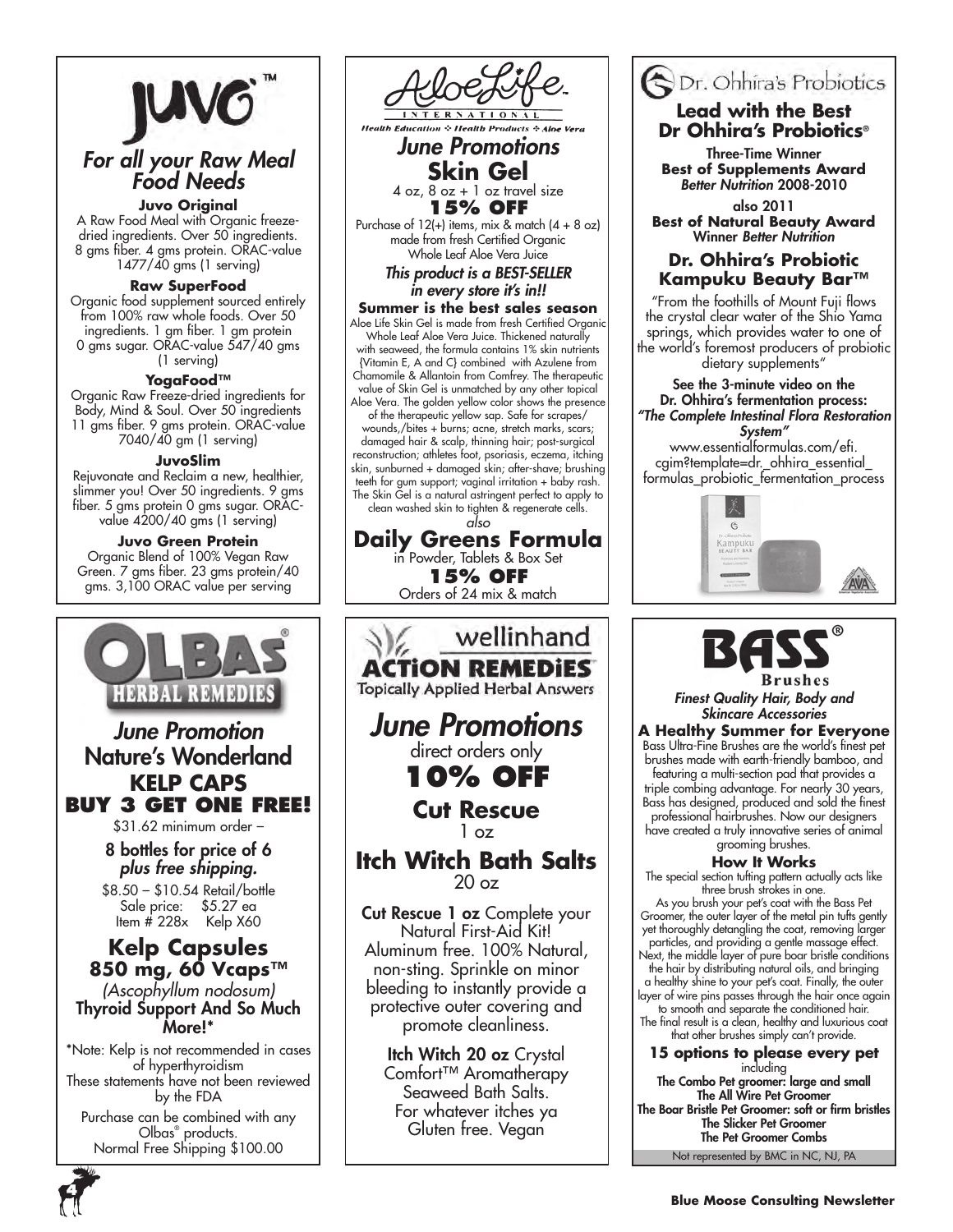

 *Remembering the Men in your life & Father's Day* Surya Brasil **Sapien for Men** Hair, face & bodycare products

# *June Promotion* **25% OFF invoice\***

direct orders only Buy-in dates 05/20-6/20

**Hair:** 2-in-1 Shampoo & Conditioner; Hair Style Gel **Face:** After-Shave Cream; Facial Scrub, Shave Cream

**Body:** Shower Gel

EcoCert**®** -certified Organic Vegan-certified and Gluten free

~~~~~~~~~~~~~~~~ GREAT Father's Day Gift **Sapien Men's Shaving Kit** *Special offer:* beautiful packaging Facial Scrub, Shave Cream & After Shave Cream \* Retailer agrees to pass on a minimum of 15% but not more than 25%  $96$ 

# immune **HEALTH BASICS**

CLINICALLY PROVEN IMMUNE SUPPORT New research on Immune Health Basic's Beta Glucans Published in *Nature* magazine.

*"Structure matters"* April 27, 2011 – A new study using Wellmune WGP® was published as the cover story in the science magazine, *Nature*. This research

confirmed that not all beta glucans are alike, and that beta glucan size and molecular structure are critical to receptor binding and the resulting innate immune cell response.

*Nature* is an international weekly journal of science and is the world's most cited interdiscisplinary science journal, with a readership estimated at 424,000.

*Nature* Volume: 472, Pages: 471–475 Date published: (28 April 2011) *"Activation of the Innate Immune Receptor Dectin-1 upon Formation of a 'Phagocytic Synapse.'*" The paper is accessible on the *Nature* website www.nature.com/nature/journal/v472/

n7344/full/nature10071.html

#### **June Special** Immune Health Basic's Best-selling SKU **15% OFF** 250 mg/60 ct. Minimum purchase 8 bottles.

# **PERFECT® ORGANICS** *What is Perfect?*

Our mission is simple: to create wholesome organic, vegan, multi-use products unrivaled in perfection, purity and effectiveness for men, women, and children. We know that what you put on your skin has to be perfect because it can be easily absorbed directly into your body—that's why you will never find chemical additives, artificial ingredients, fillers or synthetic preservatives of any kind in Perfect Organics.<sup>™</sup>

We proudly offer pure organic products composed of the world's finest ingredients that are expertly formulated and gently processed to maintain the integrity of every ingredient for the long-term health and beauty of your skin, body, and the environment. Our incredibly luxurious, vitamin rich and rejuvenating organic products smell amazing, feel wonderful and enhance, nourish, and protect your skin for a beautiful today and a perfect tomorrow.

VEGAN

# **MushroomScience®**

### **Premium Quality Medicinal Mushrooms & Mushroom Extracts for Immune Health**

The immune-supporting beta glucans extracted from the medicinal mushroom *Coriolus versicolor* is one of the 1st herbs from TCM to be fully backed by modern scientific research.

**Mushroom Science** formulates a full-spectrum extract which delivers:

• that essence which made these mushrooms valuable in traditional herbalism

• guaranteed levels of all the primary active compounds identified + studied in the supporting scientific research

From the selection of the genetics to the cultivation techniques, from the temperature of the final extraction to the most informative label on the market, every step is controlled to craft an extract that delivers maximum benefit

# **June Promotions** orders placed with BMC reps

Coriolus PSP Coriolus PSK Buy 6 ea per SKU **10% off** Buy 10 ea per SKU **15% off** Buy 12 ea per SKU **20% off**

# homeopathics

**Nurturing Naturally Since 1987** 

#### *June Sales Promotions* **20% discount**

on quantity of 6+ per SKU for the following:

Bug Bites~Itch Stopper (N038) Eye Care (N041) Stage Fright~Fear (N032)

**Newton for Pets** Pets Doggy Breath (P023) ~~~~~~~~~~~~

Natural Products Expo – Las Vegas Sales June 23 – 30: Line drive on OTC-complexes:

#### **15% off for attendees 10% off for non-attendees**

#### ~~~~~~~~~~~~ Newton is pleased to introduce **Omar Al-Shaikli, Ph.D.** as our new Lab Manager

Omar received his degree from the University of Baghdad, Iraq in Agriculture/Food Sciences and Biotechnology. We appreciate the expertise he brings to our company.

Not represented by BMC in NC, SC



# Choose a Silver You Can Trust! **Sovereign Silver is truly in a class of its own**

#### *Here are the characteristics that guarantee it to be the silver of choice:*

• Smallest average particle size ever seen—0.8 nm (nanometers) / 0.0008 microns / 8 Angstroms—confirmed by Univ. of Miami Medical School

• 96% actively charged particles confirmed in a University of Miami study.

• Safe low concentration of 10 ppm (parts-per-million)—confirmed at an FDA approved laboratory.

- Made from 99.99% pure silver confirmed by 3rd party assay.
- Made with ultra-pure, medicalgrade water (the only other ingredient).
- Crystal clear and virtually tasteless.

Not represented by BMC in NC, SC, NJ, eastern PA

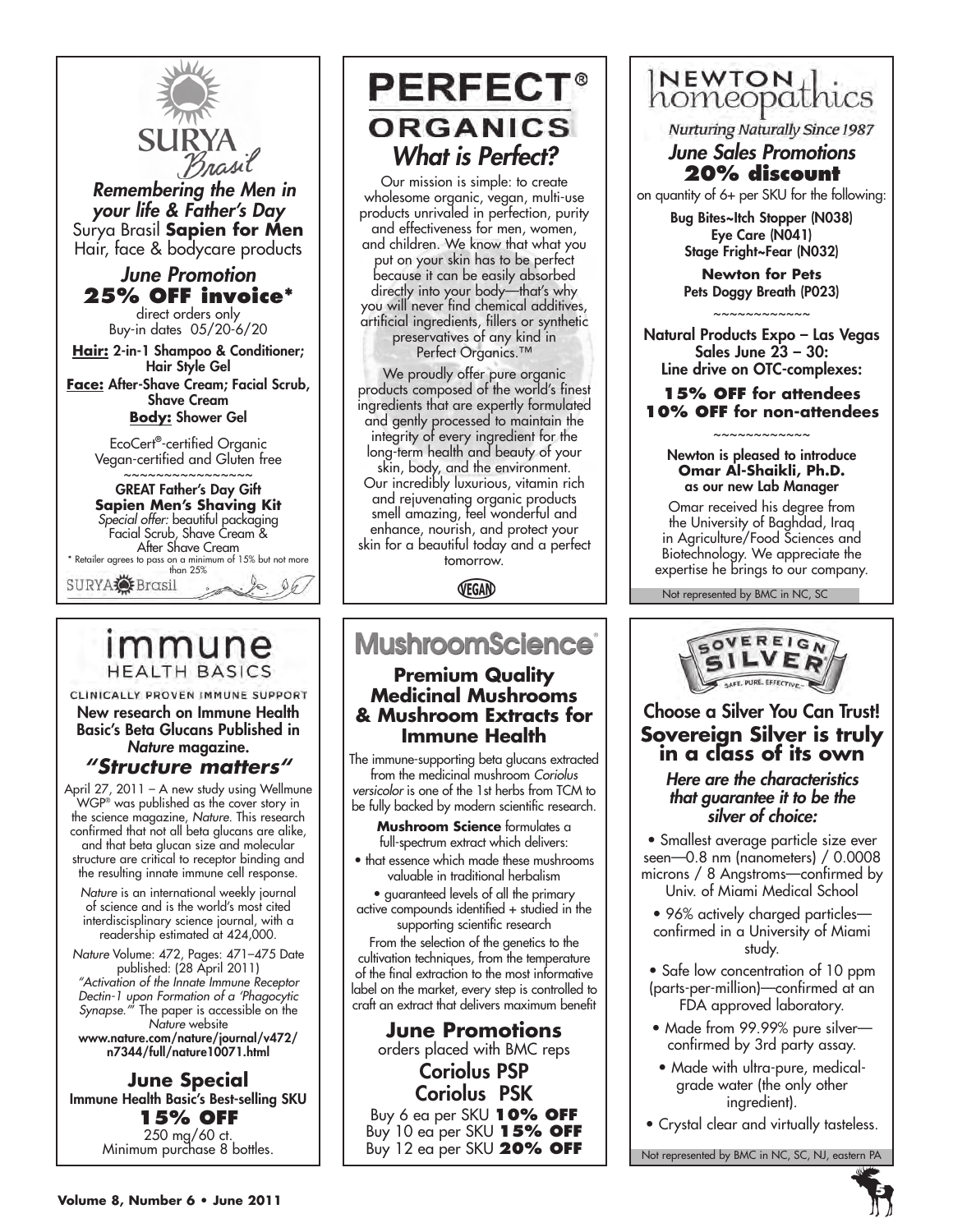#### **Study War No More** *continued from page 2*

Homeopathic *Headache* and *Insomnia* may prove beneficial where other therapies fail. Since this is just such a complex malady, there is probably nothing more pertinent than to start the clearing of the terrain with Newton's *Jump Start Your Health* kit. Another foundational homeopathic that should be considered would be the Cell Salts. Since PTSD often involves re-living the experience, homeopathy seems to make a lot of sense as a therapy to explore. The single remedy *Ignatia amara* is often associated with both suppressed emotion and severe grief associated with trauma. Remember that homeopathy is a powerful medicine, and that sometimes when one is "peeling away the onion" of the layers of tangled emotions that many healing crises may emerge in the process.

It would be interesting to study the discussions going on among practitioners of Homeopathy in Europe as they saw the travesties and atrocities at the front lines in WWI and that form of PSTD they encountered.

PTSD most often involves anxiety, insomnia and anger (frustration). These

# **In the News**

#### **Essential Formulas Incorporated Addresses Impact of Earthquake and Tsunami in Japan on Safety, Supply and Distribution of Dr. Ohhira's Probiotic Formulations**

*UPDATED—May 13th, 2011*

As of May 11, 2011 the city of Okayama, where Dr. Ohhira's manufacturing factory is located, maintains the same high level of safety that was present before the accident.

Recent test results show the density level of radioactive substance in the air at Dr. Ohhira's fermentation facility in Okayama was 0.052 micro Sv/h. The ambient air at Fuji Capsule factory maintains a low level of 0.051 micro Sv/h and the Kansai International Airport, where the product is transported, tests 0.046 micro Sv/h.

These levels are the same range found in the atmosphere on a normal day in Okayama. For your reference, one radiation dosage when people take an X-ray of the stomach is approximately 600 microsieverts.

Tests were also conducted on density levels of radioactive substance in Dr. Ohhira's products and the results were completely negative for Iodine and Cesium.

(www.essentialformulas.com/newsmanager/news\_article.cgi?news\_id=29)

are conditions that we have plenty of tools honed from the experience of our trusty field kit bags. Two herbs that cannot be ignored though are kava and skullcap. Kava is so underutilized in our stress-out and anxiety-riddled society: when reading the use of kava in the indigenous societies that found the healing benefits for kava, one can see why kava is a first-choice herb for conflict resolution and a way to relax when everything seems bound in untangleable knots. Scullcap is often

mentioned in relationship to PTSD, but the herb also seems to have an affinity for situations of built-up anger, and so this nervine may work in certain situations.

If we were to think big picture about PTSD, we would work under the umbrellas immune health, endocrine balance, proper rest and the promise of nervine support. With such a nervous system handicap, both kava—which has been used in meditation to create mind

*continued on next page*



**6**

# *June Promotions* **Oxygenating Multivitamin Effervescent Drink 15% OFF Sparkling Berries** 6 box minimum & **25% OFF**

**Children's Oxylent Bubbly Berry Punch**

30 Stick packets ~~~~~~~~~~~~

Oxylent is the only effervescent multivitamin product formulated with true mineral chelates. Gluten, Lactose and Caffeine-free

> *Note to Buyer: Don't forget to restock the Blackberry-Pomegranate Oxylent!!*

> > Not represented by BMC in NC

**Aqua Essentials** *Watersoluble Essential Oils from Aromaland*

Since essential oils float on water in concentrated droplets, they are difficult to use with water-based applications. Aqua Essentials ensure that the oils properly dissolve with water, bringing more desirable, gentle + effective results!!

Add a few drops to the bath, to compresses & body wraps, to steam treatments, foot baths, and more—see, smell and feel the difference!

Genuine, therapeutic-quality essential oils enhanced with a plant-based coconut emulsifier.

14 Amazing Blends: Moisturizing, Hand & Nail, Calming, Toning, Feminine Balance, Indulgence, For Men, Lavender, Eucalyptus, and Blends for Skin issues—Problem skin, Oily, Mature, Sensitive, and Dry

**Aromaland** — Quality Aromatherapy & Body Care since 1986, including body care, hair care, essential oils, aromatherapy diffusers, soy candles, massage oils and more.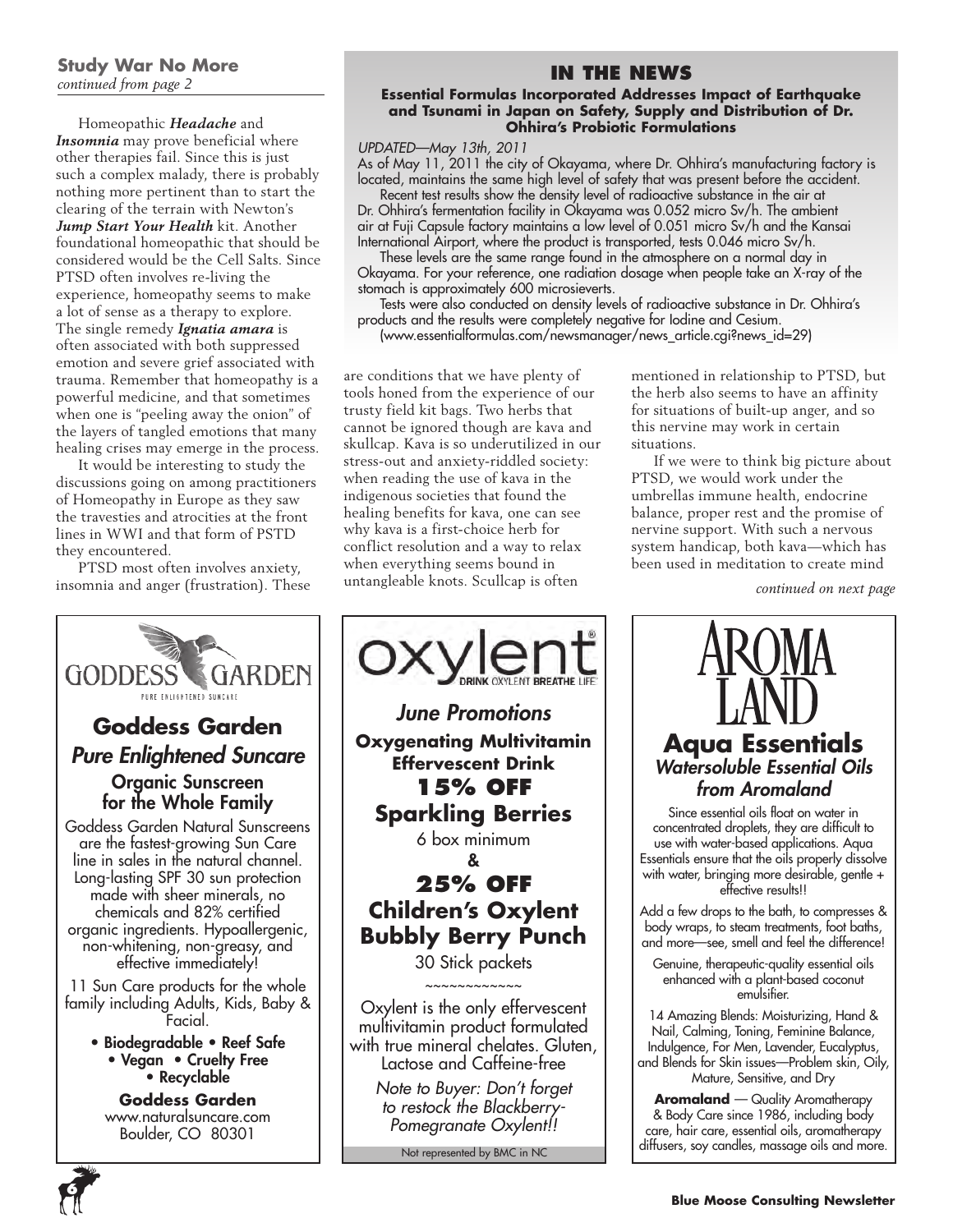#### **Study War No More** *continued from page 6*

harmonics that are probably very soothing to both someone meditating and someone trying to get out of a groundhog-day foxhole—and "milky oat seed" are probably the most trustworthy support to turn to. Hawthorn brings love back to the heart, and Holy Basil opens the person to receive the very healing response of human care again. For vitality, chyvanprash, enzyme-rich whole foods, whole leaf aloe vera, ashwagandha, nettles, bacopa, American ginseng, rhodiola, and calendula-St. Johnswortand arnica in a compound together are all trustworthy allies.

PTSD is all about stress. For a person who is not going to take the time to learn to heal themselves (until they have seen some noticeable progress), you sometimes have to look for those effectively-dependable formulas that work for everyone. *StressCare*® by **Himalaya** says it all when there is a situation of stress; and certainly one easy way to clear the terrain in the broadest and most effective way with one product is the versatile and trustworthy *LiverCare*® . Sometimes a simple movement into healing is necessary to gain trust.

We don't know if we will ever find a resolution for the cacophony of damage caused when that earthquake of trauma decimates the structure of the house that is this beautiful human being, but we can trust in our most basic human instincts about what is good and safe and natural for everyone: a daily multiple, plenty of the Bs, basic immune support, the nervines, products for stress and the liver, and the multifaceted benefits of homeopathy. Healing the illness, of course is a drop in the ocean when it comes to stopping the war!

Yes, we do know things that will help (whether we can speak about them or not!). With a real patriotic zeal this Memorial Day, as we celebrate the belief and hope of Universal Peace in this June Peace Issue of the BMC newsletter, we must remember to put out the welcome mat for the distraught warrior who has been hurt by that most unhuman action of war…. We must work to heal this person with the same love as we heal the battered civilian, the despondent lonely person, the homeless, the beaten and defeated who are down on their luck and all around us: who need the love we have to share in this our time on Earth.

Peace. ❂

# *Talking Business:* **Trending Positive**

Subsetted in investing market or bridge repair or the slowness with which big business seems to be interested in investing in America, ay what you will about the recovery or the housing market or bridge repair or the slowness with which big business seems I am only concerned about us and what is ours. The Natural Foods retail and manufacturing sectors are chugging along at an admirable clip. Herb sales took a jump up again. Doctor Oz is making everyone keep bountiful inventory on all that they sell, just in case there should be a daytime TV hit and an avalanche of calls: a store that is smart with business now should be able to capitalize on a good natural foods market!

In the rest of the world, it was reported last week that Walmart sales have fallen for the 7th straight month. At the same time, *"Almost half the sales of the S&P-500 are now overseas. The Commerce Department reports that in the past decade American multinationals have eliminated almost 3 million jobs in the U.S. while adding more than 2 million abroad."*<sup>1</sup> General Motors sold more cars in China last year than it did in the U.S. for the first time in its 102-year history. Seems like the Big Guy is shafting the American worker, while the small business entrepreneur continues to find ways to be successful in a very difficult economic climate. The trend towards buying local will continue as long as we speak our mind in the marketplace to our neighbors.

Compare this with our industry: I have six stores opening in our mid-Atlantic territory in a three week period. Three major stores are expanding or

doubling this summer; three just finished expanding. Whole Foods, Earth Fare, MOMS, and the Yes Organic Markets are all on fast-growth trajectories. what is going on here? I have done nothing for the past 5 months but work with these expansions (thankfully BMC has a large sales team now). Seems as if the economic facts are that the economic slowdown hurt our industry less, and

*continued on page 8*

#### **Front Counter counts most in the summer**

Give thanks to those loyal customers who are keeping their routine of shopping in your store over the vacationy summer months. Welcome as well, those newcomers—travelers and people bopping in for something quick—as their purchases balance the ledger in those hot months that often prove slower for most stores.

The area surrounding the cash register should be as appealing as the old candy jars in the long-lost apothecaries of yesteryear. Think beyond candy and treats though: summer means a need for sunscreen and lip balm. (Also, **Bug Beware. Herbal Ed's Salve** and **Aloe Life Ski Gel**). What better impulse buy then the travel paks of a quick-fix instant Multiple like **Oxylent** paired with the Effervescent-tastiness of those essential **Daily Omegas**. *"One each of the Oxylent and the Nordic Omega-3 Effervescent, please, I am on the go…"*

# **UV Index is high: post it on your door**

The UV Index, developed by the National Weather Service with EPA, indicates the strength of solar UV radiation on a scale from 1 (low) to 11+ (extremely high). You can use the UV Index to take appropriate sun-protective measures and avoid overexposure to UV radiation: www.epa.gov/sunwise/uvindex.html (the day I found this out the UV Index was 9!)

A rating above 6 states that "Protection against sun damage is needed". An 8-10 reading means "very high risk of harm from unprotected sun exposure". Be the community teacher about Ultavilet radiation to children; learn more at SunWise Kids (www.epa.gov/ sunwise/kids)

Educate the community by posting the UV-Index by your front door every day, and by your **Goddess Garden** summertime floor display. Keep a basket of the **Aloe Life Skin Gel** upfront and remind people to hydrate and keep their skin moisturized with natural skincare products. Remember than **Bluebonnet's Astaxanthin** and the **Vegetarian GliSODin SOD** both have clinical evidence that if taken internally they will assist the body to burn less easily and recover from sun damage more quickly. Suncare and summer skincare can be areas of health that your store owns!

**Astaxanthin** 4 mg 30 vegetarian sofgels (# 841) and 60 softgels (# 843) **GliSODin**® **Vegetarian SOD Vcaps:** 100 mg – 30 (#870) + 60 Vcaps (871) and 250 mg 30 Vcaps (# 872) + 60 (873)